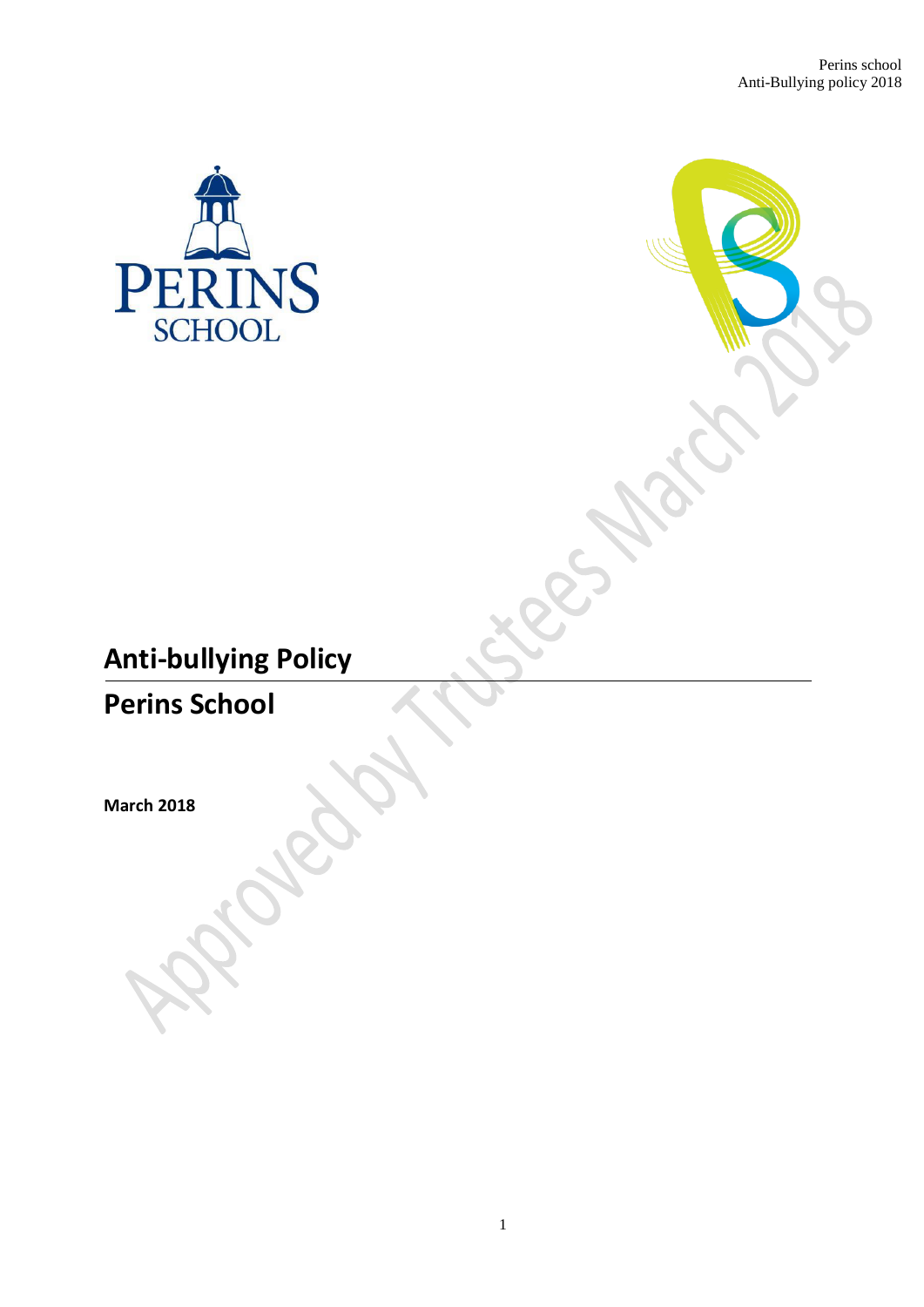### **1 Policy statement**

- 1.1 **Scope:** This policy applies to all pupils and staff at the school irrespective of their age and whether or not a pupil is in the care of the school when / if **Bullying** behaviour occurs. While this policy focuses mainly on the Bullying of pupils by other pupils, it is recognised that other forms of Bullying may occur and this is addressed in Section 5.2.3.
- 1.2 **Publication:** This policy is provided to all parents and pupils in the student diary, and to all staff in the handbook. In addition, the policy is published on the school's website. This policy can be made available in large print or other accessible format if required.
- 1.3 **Government guidance:** This policy has been drawn up with assistance from guidance issued by the Department for Education (**DfE**) *Preventing and tackling bullying* (DfE-00062-2014) and will be reviewed against any new government guidance issued from time to time.
- 1.4 **Equality:** This policy takes account of the school's public sector equality duty as set out in section 149 of the Equality Act 2011.
- 1.5 **Policy aims:** Through the operation of this policy we aim:
	- to maintain and drive a positive and supportive culture among all pupils and staff throughout the school; and
	- to deter Bullying behaviour, detect it when it occurs, and deal with it by counselling and / or disciplinary sanctions and, if necessary, by permanent exclusion.
- 1.6 Bullying behaviour is always unacceptable and will not be tolerated at the school because:
	- it is harmful to the person who is bullied, and to those who engage in Bullying behaviour, and those who support them, and can in some cases lead to lasting psychological damage and even suicide
	- it interferes with a pupil's right to enjoy his/ her learning and leisure time free from intimidation; and
	- it is contrary to all our aims and values, our internal culture and the reputation of the school.
- 1.7 This policy will also apply to Bullying behaviour outside of the school of which the Academy becomes aware.

### **2 Bullying behaviour**

- 2.1 **Meaning:** Bullying is behaviour by an individual or group, repeated over time, that intentionally hurts another individual or group either physically or emotionally. Bullying may be:
	- **Physical**: Hitting, kicking, pushing people around, spitting; or taking, damaging or hiding possessions
	- **Verbal**: Name-calling, taunting, teasing, insulting or demanding money, using derogatory or offensive language
	- **Exclusionary behaviour**: Intimidating, isolating or excluding a person from a group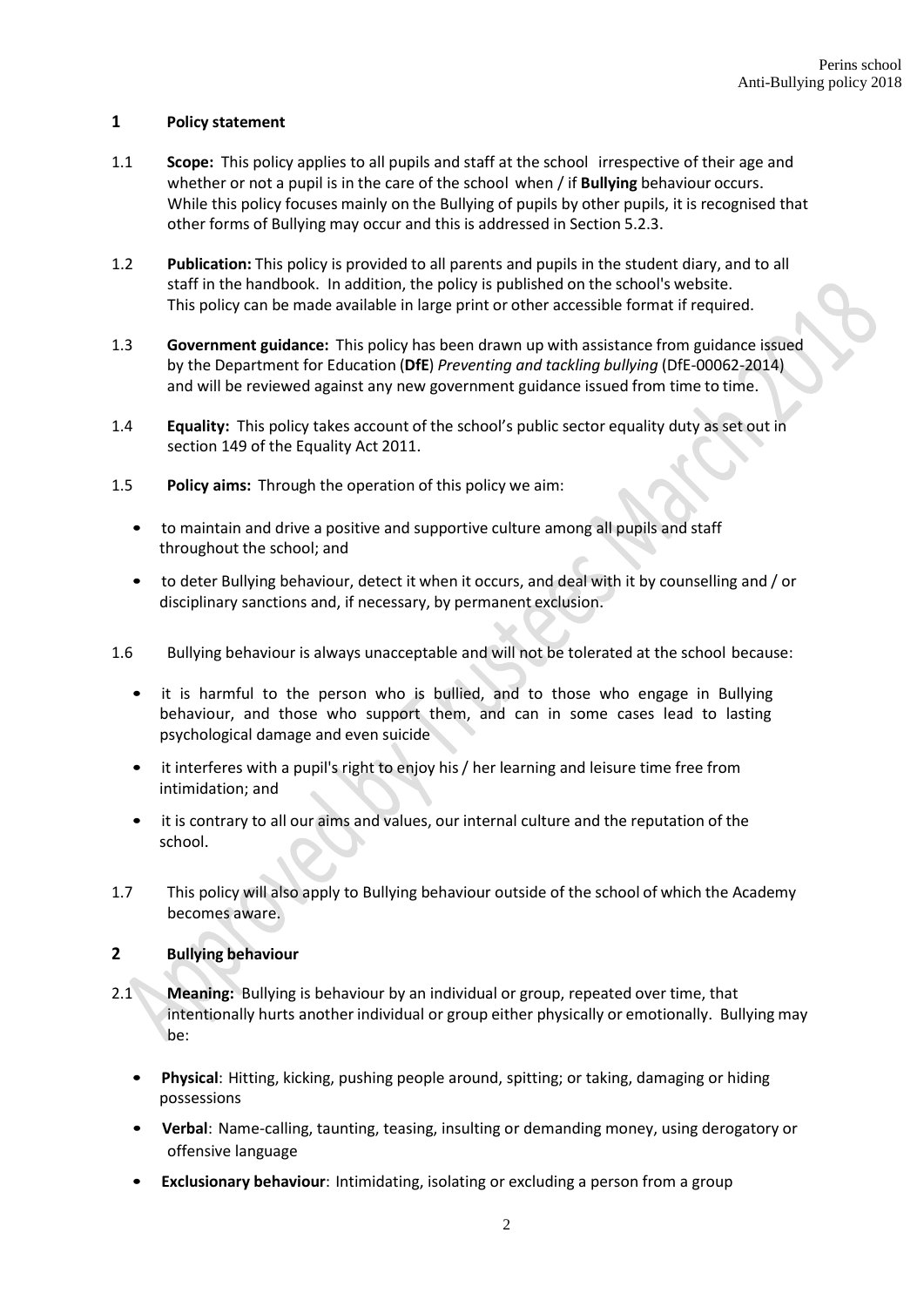- **General unkindness:** Spreading rumours or writing unkind notes, phone texts or e- mails; or
- **Cyberbullying**: Using the internet, mobile telephones, social networking sites (such as Facebook, Instagram or Snapchat) etc. deliberately to upset someone else (see section 2.2 below).
- 2.1.1 Bullying can be based on any of following things
	- Race (racist bullying)
	- Religion or religious belief
	- Culture or class
	- Gender (sexist bullying)
	- Sexual orientation (homophobic or biphobic bullying)
	- Gender Identity (transphobic bullying)
	- Special Education Needs (SEN) or disability
	- Appearance or health conditions
	- Related to home or other personal situation
	- Related to another vulnerable group of people

No form of bullying will be tolerated and all incidents will be taken seriously.

- 2.2 **Cyberbullying:** The school has another policy which deals with "cyberbullying". Cyberbullying is the use of information and communications technology (**ICT**), particularly mobile phones and the internet, deliberately to upset someone else. Further details of this can be found in the E-safety Policy
- 2.3 **Derogatory Language:** Derogatory or offensive language is not acceptable and will not be tolerated. This type of language can take any of the forms of bullying listed in our definition of bullying. It will be challenged by staff and recorded and monitored on SIMS and follow up actions and sanctions, if appropriate, will be taken for students and staff found using any such language.
- 2.3 **Prejudice-based incidents:** A prejudice-based incident is a one-off incident of unkind or hurtful behaviour that is motivated by a prejudice or negative attitudes, beliefs or views towards a protected characteristic or a minority group. It can be targeted towards an individual or group of people and have a significant impact on those targeted. All prejudice based incident s are taken seriously and recorded and monitored in school. This not only ensures that all incidents are dealt with accordingly, but also helps to prevent bullying as it enables targeted anti-bullying interventions.
- 2.4 **Intention:** Not all bullying is deliberate or intended to hurt. Some individuals may see their hurtful conduct as "teasing" or "a game" or "for the good of" the other person. These forms of bullying are equally unacceptable but may not be malicious and can often be corrected quickly with advice and without disciplinary sanctions. A bully who does not respond appropriately to advice or sanctions will be dealt with according to the 'levels of consequence'.
- 2.5 **Responsibility:** It is everyone's responsibility to ensure, whatever the circumstances, that no-one becomes a victim of bullying. A person may be vulnerable to bullying because of his / her age, physical appearance, nationality, colour, gender, gender identity, sexual orientation, religion, culture or disability, or because he / she is new in the school, appears to be uncertain or has no friends. He / she may also become a target because of an irrational decision by a bully.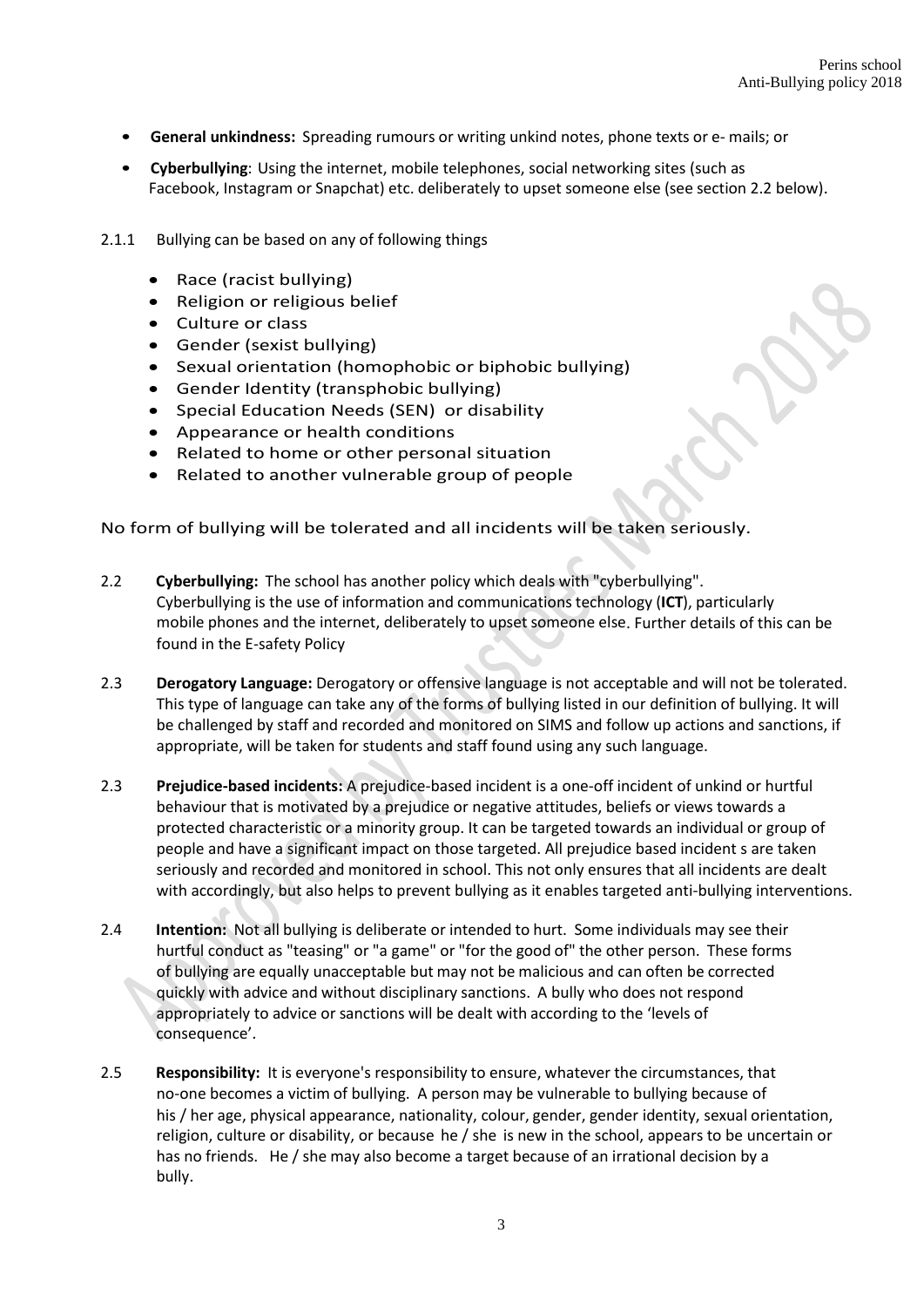2.6 **Legal aspects:** A person who makes a physical or sexual assault on another, or who steals or causes damage to the property of another, commits a criminal offence and also a civil wrong known as a "tort" for which there can be legal consequences outside the school. Bullying behaviour may also be regarded as threatening behaviour or harassment which can be either a criminal offence or a civil wrong. Misuse of electronic communications could also be a criminal offence, for example it is an offence to send an electronic communication (such as a text message or e-mail) to another person with the intent to cause distress or anxiety.

# **3 Anti-bullying culture**

- 3.1 **Ethos:** Our expectation of all members of the school community is that:
	- everyone will uphold the school Code of Conduct which is printed in the Student Diary and the Staff Handbook
	- a pupil or a member of staff who witnesses or hears of an incident of bullying will report it
	- a complaint of bullying will always be taken seriously; and
	- no one will tolerate unkind actions or remarks or stand by when someone else is being bullied.
- 3.2 **Equal opportunities:** In school and in every year group:
	- Discriminatory/derogatory language and behaviour are treated as unacceptable
	- positive attitudes are fostered towards people who are disabled and towards ethnic, cultural and linguistic groups within and outside the school; and
	- positive attitudes are fostered towards all students regardless of gender/gender identity through the curriculum and tutor time.
- 3.3 **Staff:** Through their training and experience, members of staff are expected to promote an anti-bullying culture by:
	- celebrating achievement
	- anticipating problems and providing support
	- disciplining fairly, consistently and reasonably, taking into account any special educational needs or disabilities of the pupil and the needs of vulnerable pupils
	- making opportunities to listen to pupils and
	- acting as advocates of pupils.
- 3.4 **Pupils:** Through our pastoral care systems, pupils are informed and taught that bullying will not be tolerated in the school. They are encouraged:
	- to celebrate the effort and achievements of others
	- to hold and promote positive attitudes
	- to feel able to share problems with staff
	- to turn to someone they trust, if they have a problem
	- not to feel guilty about airing complaints.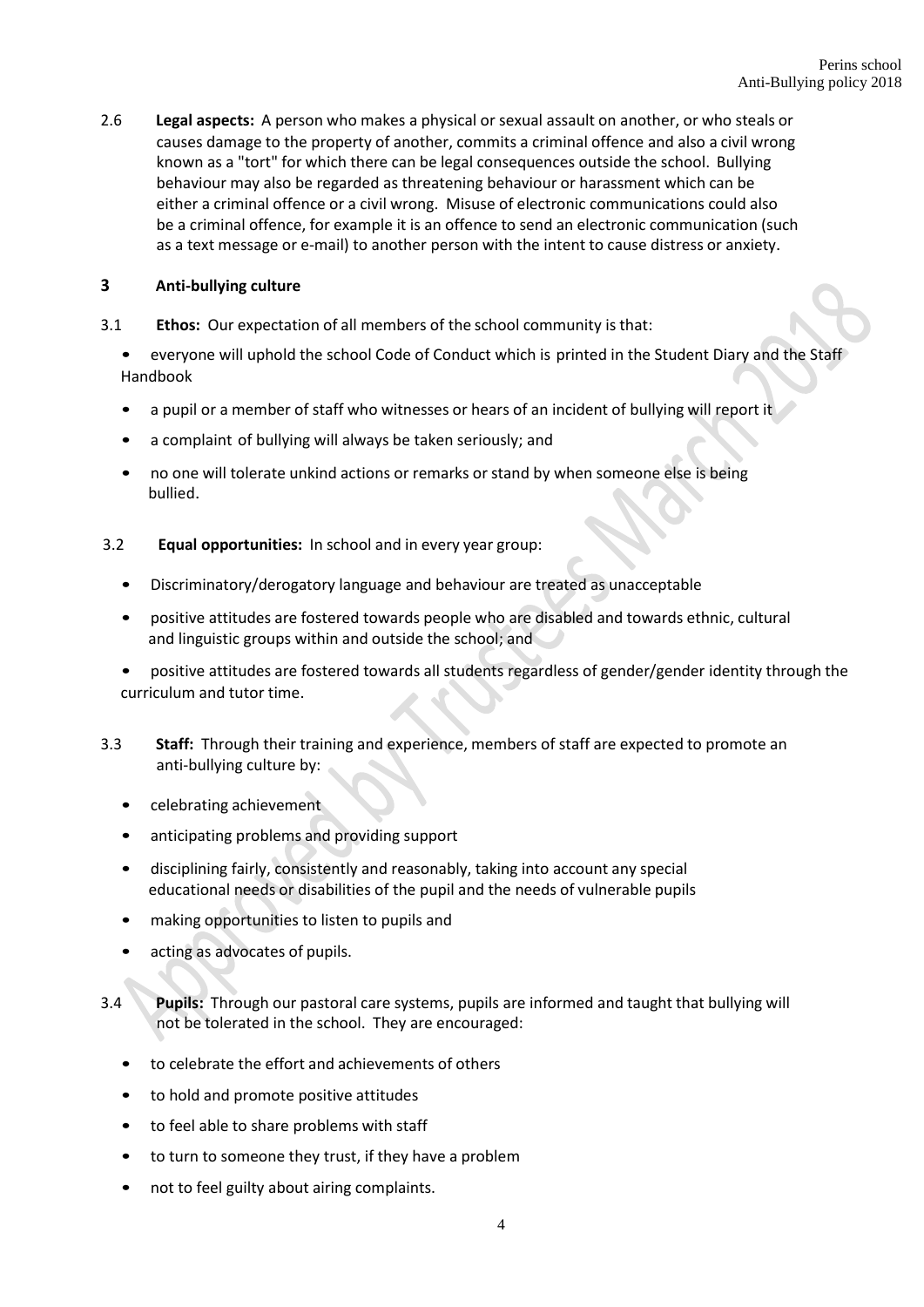# **4 Anti-bullying systems**

- 4.1 **Vigilance:** Members of staff are vigilant and challenge bullying, derogatory language and stereotypes at all times but particularly:
	- before lessons
	- in the queue for the Cafeteria and in the Cafeteria itself
	- whilst on duty in and around the site
- 4.2 **Meetings:** Bullying is regularly discussed in meetings between:
	- members of the Senior Leadership Team
	- senior leadership and senior prefects
	- The Student Services team (including Heads of House)
	- Guidance Managers and post of responsibility holders
	- tutors and pupils in their tutor group; and
	- School staff, year teams
- 4.3 The result of these meetings is to feed back information about friendship patterns, particular incidents, any pupil who seems to be isolated, any growing "power base" and any known conflict between a member of staff and a pupil, or between pupils so that strategies can be developed to prevent bullying incidents.
- 4.4 **Education:** Measures are taken throughout each year to educate pupils about bullying and this policy. These measures include:
	- 4.4.1 Through the PDL/SHAPE curriculum
	- 4.4.2 Posters that promote equality and anti-bullying placed around the School and on TV display screens
	- 4.4.3 Year group assemblies help to raise students' awareness of bullying and derogatory language
	- 4.4.4 Assemblies coincide with events such as Anti-bullying week, Black History Month and LGBT History Month.
	- 4.4.5 Difference and diversity are celebrated across the school through diverse displays, books and images.
- 4.5 **Staff training:** Appropriate training in all aspects of care is arranged to ensure that Guidance Managers and other staff have the necessary professional skills, especially:
	- awareness of the risk and indications of child abuse and Bullying, and how to deal with cases
	- counselling skills (including bereavement).
	- 4.5.1 The Student Services Team and those staff timetabled to be 'on duty' ensure that: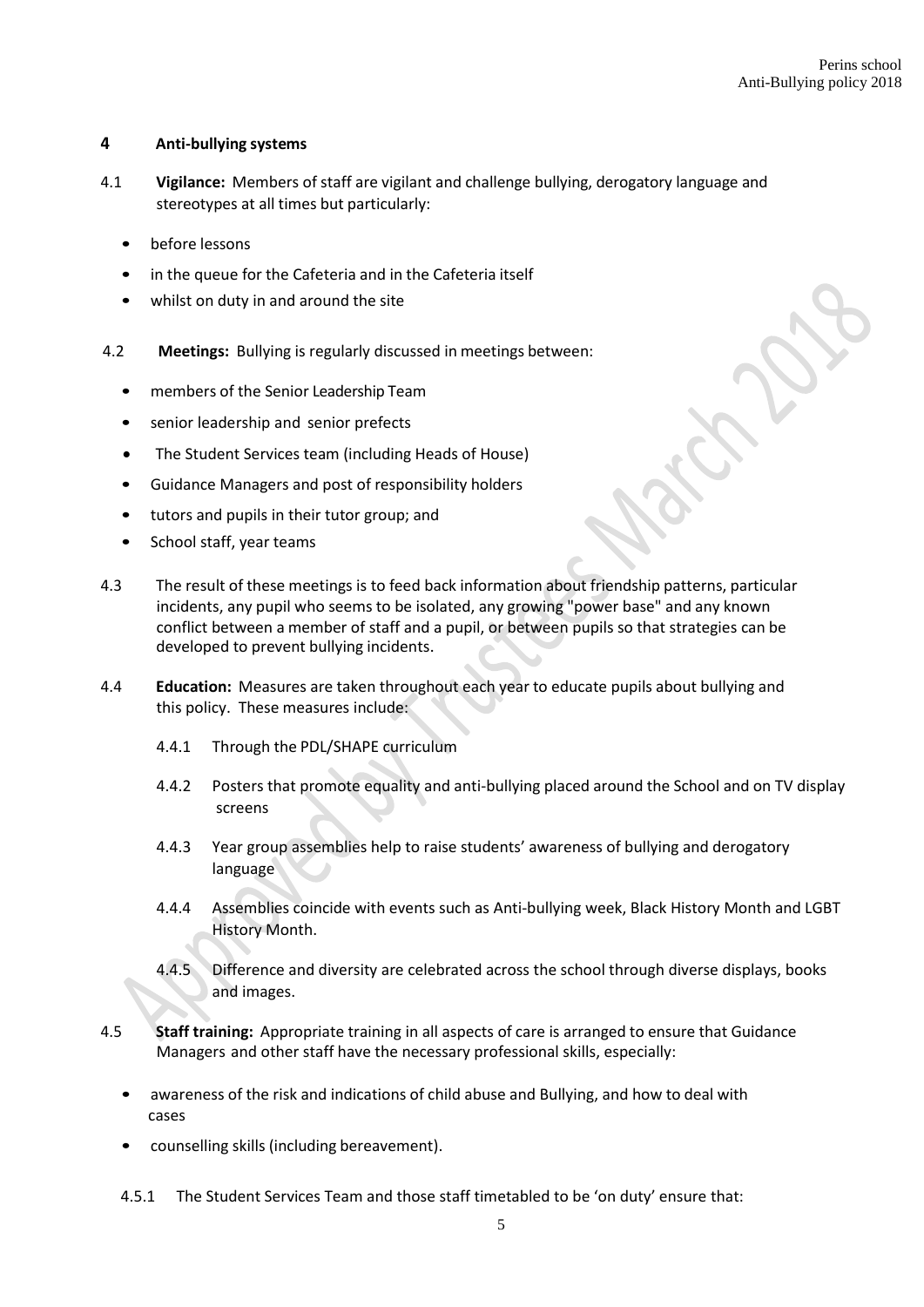- there is an adequate presence of staff
- staff are actively involved with pupils in all areas of the year group when they are on duty
- measures are taken to avoid boredom and lack of purpose among pupils
- there is space available for pupils' quiet withdrawal
- good behaviour and discipline are maintained.
- 4.6 **Pupils' responsibilities:** We emphasise with senior pupils the role which is expected of them in setting a good example and being helpful to younger pupils and each other, in particular:
	- all senior pupils have the opportunity to apply for a post of responsibility but senior pupils who do not wish to have extended responsibilities are not coerced
	- the responsibilities of senior pupils are appropriately limited
	- members of staff expect post of responsibility holders to offer supervisory support, in line with their role; and
	- All Mentors and Buddies are given appropriate training, prior to starting their role

# 4.6.1. Parents and Carers' responsibilities: Parents and carers should:

- look out for potential signs of bullying such as distress, lack of concentration, feigning illness or other unusual behaviour
- tell their child not to retaliate and support and encourage them to report bullying
- report an incident of bullying to the school by contacting the form tutor or head of house.

#### 4.7 **Record keeping and monitoring:**

- The Student Services team and staff maintain records of the welfare and development of individual pupils.
- In addition, every complaint or report of Bullying must be entered into SIMS.
- Guidance Managers and Heads of House keep statement records up-to-date.
- The Assistant Head Pastoral monitors all incident logs at the end of each term in order to enable patterns to be identified, both in relation to individual pupils and across the school as a whole and to evaluate the effectiveness of the school's approach.
- There will be a full review of the policy every two years, see paragraph 6 below.
- 4.8 **Culture:** When we drive and implement this policy we encourage every pupil to understand that:
	- every complaint of bullying will be taken seriously
	- members of staff will deal with a complaint correctly and effectively in accordance with their experience and the training they have received
	- there is a solution to nearly every problem of Bullying
	- a pupil who complains will receive support and advice and in many cases the problem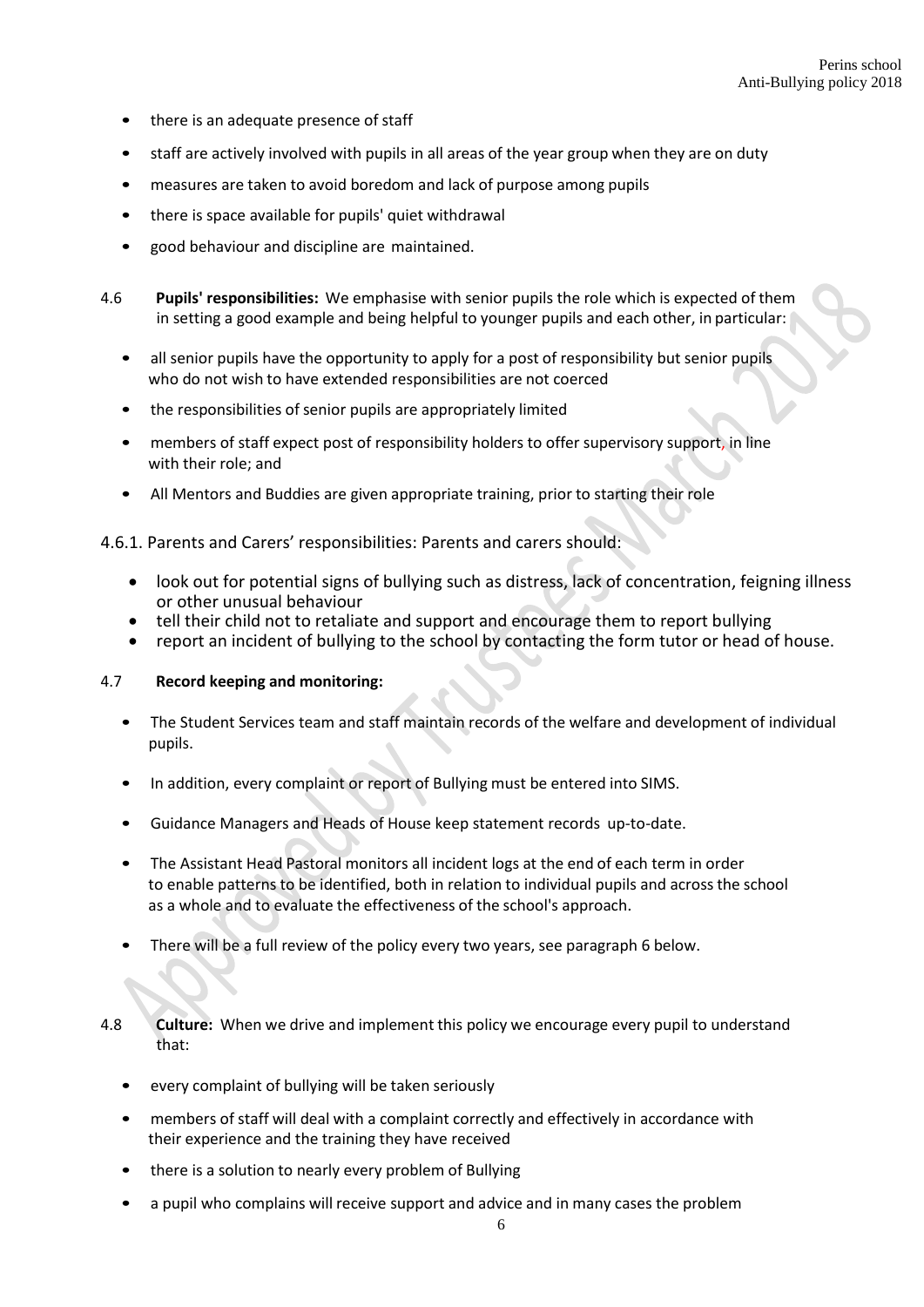can be dealt with on a no names basis; and

• the primary aim will be for the bullying to cease, not the punishment of the bully unless this is necessary.

#### **5 Procedures**

5.1 **Guidelines:** The following procedures are a guideline except where expressed in the terms "should' or "must". The best guide is the experience and training of the staff.

#### 5.2 **Reporting Bullying complaints**

5.2.1 **Pupils**: If a student is being bullied they are encouraged not to retaliate but to tell someone they trust about it such as a friend, family member or trusted adult. They are also encouraged to report any bullying incidents in school.

- Report to a teacher such as their form tutor or head of house or any of the guidance /student services team.
- Report to a POR or student mentor who can support the victim and encourage them to report the bullying, and, if possible accompany them to a trusted adult.
- Call Childline to speak to someone in confidence on 0800 1111
	- 5.2.2 **Parents**: Parents who are concerned that their child is being bullied should inform their child's Form tutor, Head of House or Guidance Manager without delay.
	- 5.2.3 **Staff**: This policy focuses mainly on the Bullying of pupils by pupils although it is recognised that a staff member could be a victim and on occasion may be perceived to be guilty of Bullying. Staff members who are concerned about being bullied or harassed should refer to the Assistant Head Pastoral or the Head teacher. Pupils and parents who feel that a member of staff is bullying should report this in accordance with the procedures set out above in section 5.2. Complaints against teachers will be dealt with in accordance with staff disciplinary procedures.
- 5.3 **Initial complaint:** A person in authority who learns of alleged bullying behaviour should:
	- firstly, respond quickly and sensitively by offering advice, support and reassurance to the alleged victim, then
	- report the allegation to the Head of House and Guidance Manager of the victim and the alleged bully as soon as possible.
		- 5.3.1 The Head of House/Guidance Manager must:
			- record the complaint in SIMs; and
			- meet with other Guidance Team members to agree on a strategy, and on who will take the lead.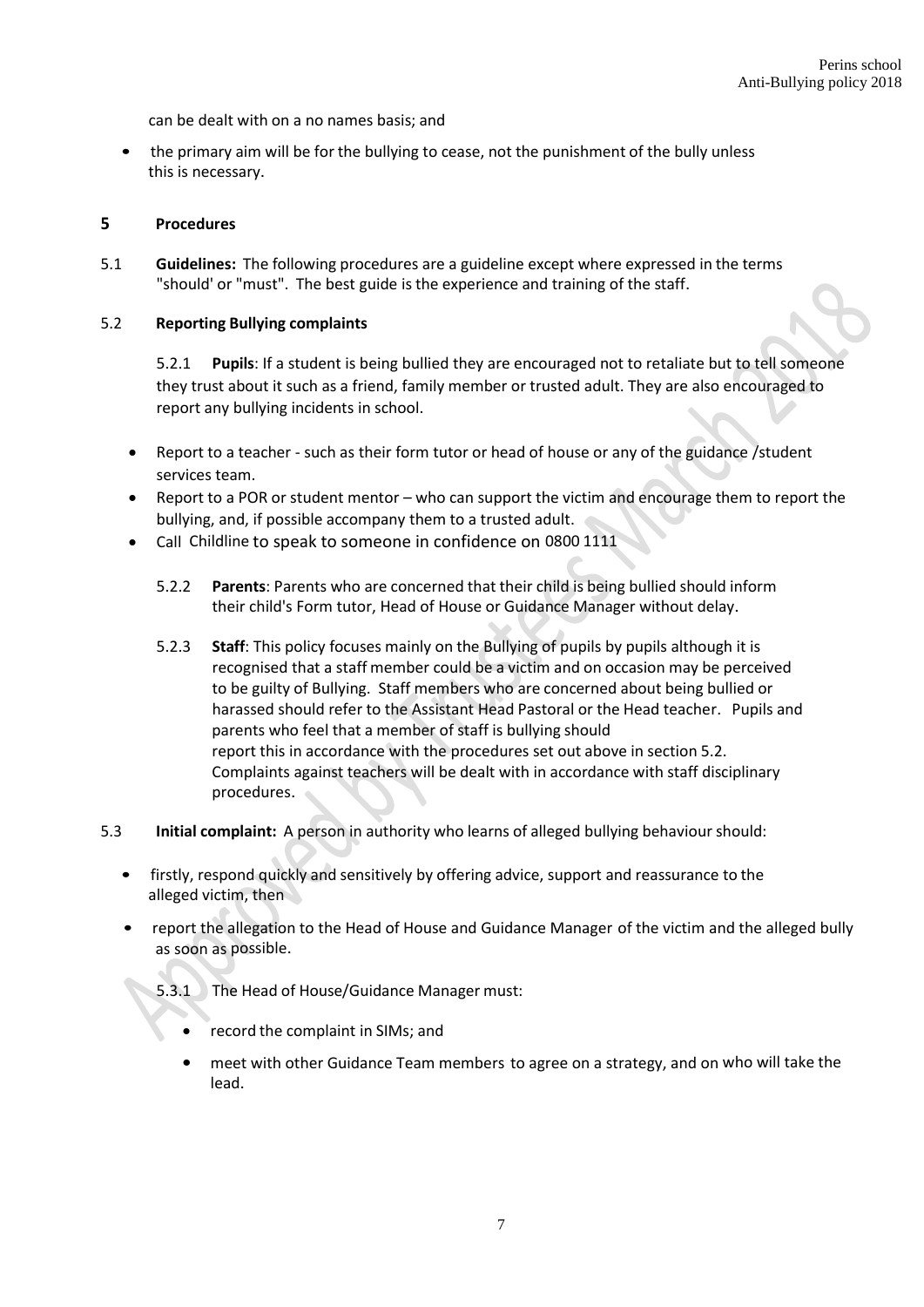**Assessment:** The victim's Guidance Manager or Head of House will normally see the victim and (unless the case is very serious) any witnesses without delay and form an initial view of the allegation. 5.4

The assessment will consider:

- the nature of the incident(s) physical? verbal? exclusionary? etc
- is it a "one-off" incident involving an individual or a group?
- is it part of a pattern of behaviour by an individual or a group?
- has physical injury been caused? Who should be informed (Head; Deputy Head; Ast Head Pupil
- Support; Tutor; Parents)
- what is the likely outcome if the complaint proves to be correct?

5.4.1 At this stage, the possible outcomes for an incident which is not too serious include:

- there has been a misunderstanding which can be explained sympathetically to the alleged victim with advice to the alleged bully; or
- the complaint is justified in whole or in part, and further action will be needed (see range of action, below).
- 5.5 **Serious incident:** If a Head of House or Guidance Manager believes that serious bullying behaviour:
	- has occurred involving a pupil; or
	- has recurred after warnings have been given to the "bully" he / she must inform the Head, Deputy Head, Assistant Head Pastoral or the Designated Safeguarding Lead (DSL). A member of SLT will then:
		- interview the alleged victim, bully and any witnesses separately, in order to establish the facts of the case. He / she may decide to ask the Guidance Manager to be present; and
		- send a summary of his / her findings to the leadership team and the relevant Head of House and Guidance Manager

decide on the action to be taken in accordance with the range of action set out below.

- 5.5.1 A member of the leadership team will notify the parents of the victim and bully giving them details of the case and the action being taken.
- 5.6 **Range of action**: When a complaint is upheld the range of responses will include one or more of the following:
	- advice and support for the victim and, where appropriate, establishing a course of action to help the victim including support from external services where appropriate
	- advice and support to the bully in trying to change his/ her behaviour. This may include clear instructions and a warning or final warning
	- consideration of the motivation behind the bullying behaviour and whether external services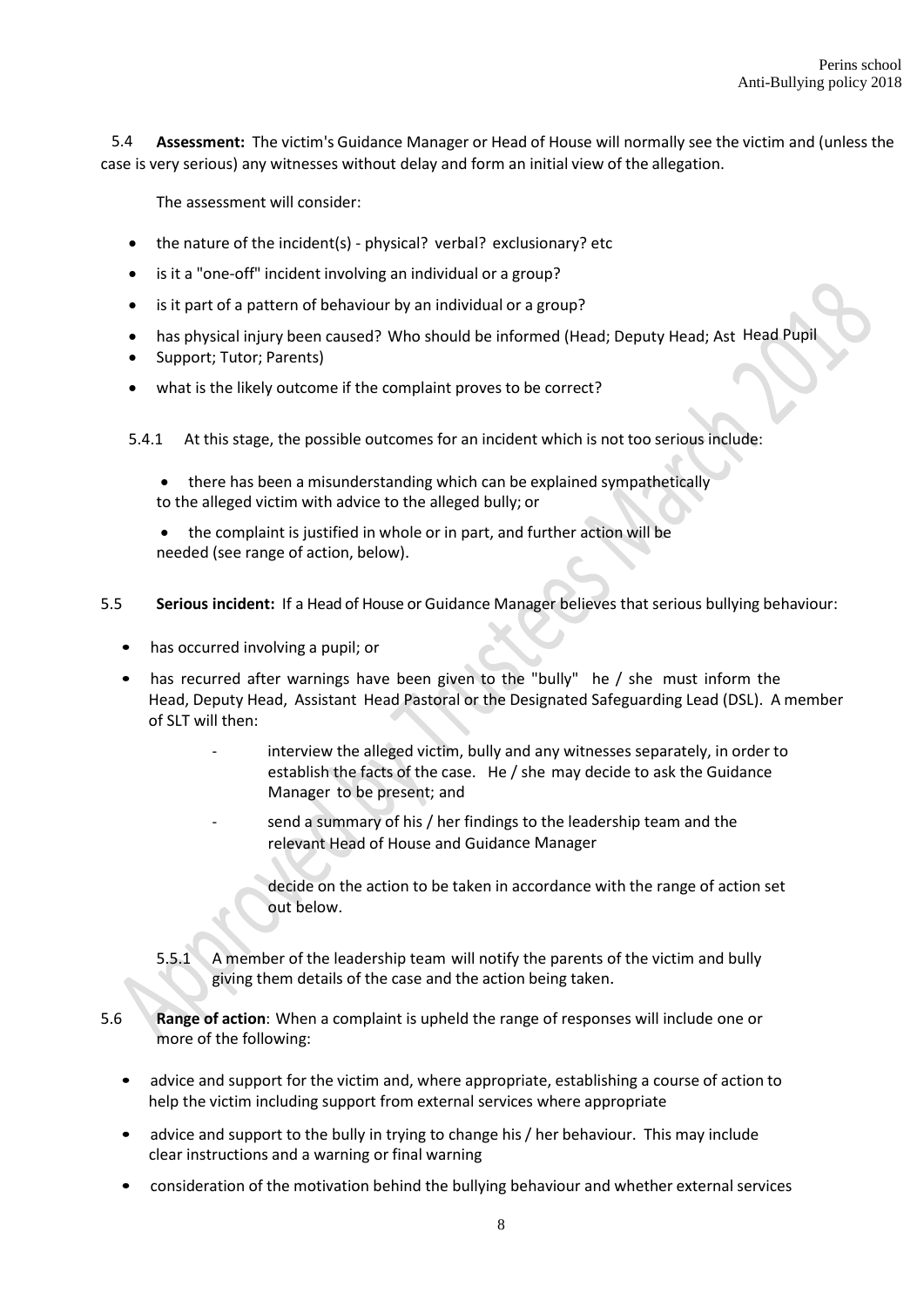should be used to tackle any underlying issues of the bully which contributed to the bullying behaviour. If these considerations lead to any concerns that the bully may be at risk of harm, the school's child protection procedures will be followed (see Child Protection Policy and Safeguarding Policy)

- a supervised meeting between the bully and the victim to discuss their differences and the ways in which they may be able to avoid future conflict
- a disciplinary sanction against the bully, in accordance with the school's behaviour policy and in accordance with the levels of consequence
- action to break up a "power base"
- moving either the bully or victim to another class after consultation with the pupil his / her parents and the relevant staff
- involving Social Services or the police
- notifying the parents of one or both pupils about the case and the action which has been taken
- such other action as may appear to the Head to be appropriate
- noting the outcome in the relevant SIMs log.
- 5.7 **Monitoring:** The position should be monitored for as long as necessary thereafter. Action may include:
	- sharing information with some or all colleagues and with pupils in the class so that they may be alert to the need to monitor certain pupils closely
	- ongoing counselling and support
	- vigilance
	- mentioning the incident at meetings of staff
	- reviewing vulnerable individuals and areas of the school
	- liaison between Guidance Managers, the outcome being recorded in SIMs.
	- 5.8 **Formal complaint:** If the victim or his / her parents are not satisfied with the action taken, they should be advised to make a formal complaint, according to the complaints procedure.

# **6 Review**

6.1 This policy will be reviewed every two years by the Assistant Head Pastoral to assess its effectiveness, and will be updated as necessary. In undertaking the review the Assistant Head Pastoral will take into account the results of the monitoring as set out at section 4.7 above, as well as any changes in legislation and / or statutory guidance and other relevant information gathered (such as through the annual Pupil Surveys).

| <b>Authorised by</b> | <b>Resolution of the Board of Trustees</b> |
|----------------------|--------------------------------------------|
| <b>Date</b>          | 12/3/2018<br>q                             |
|                      |                                            |